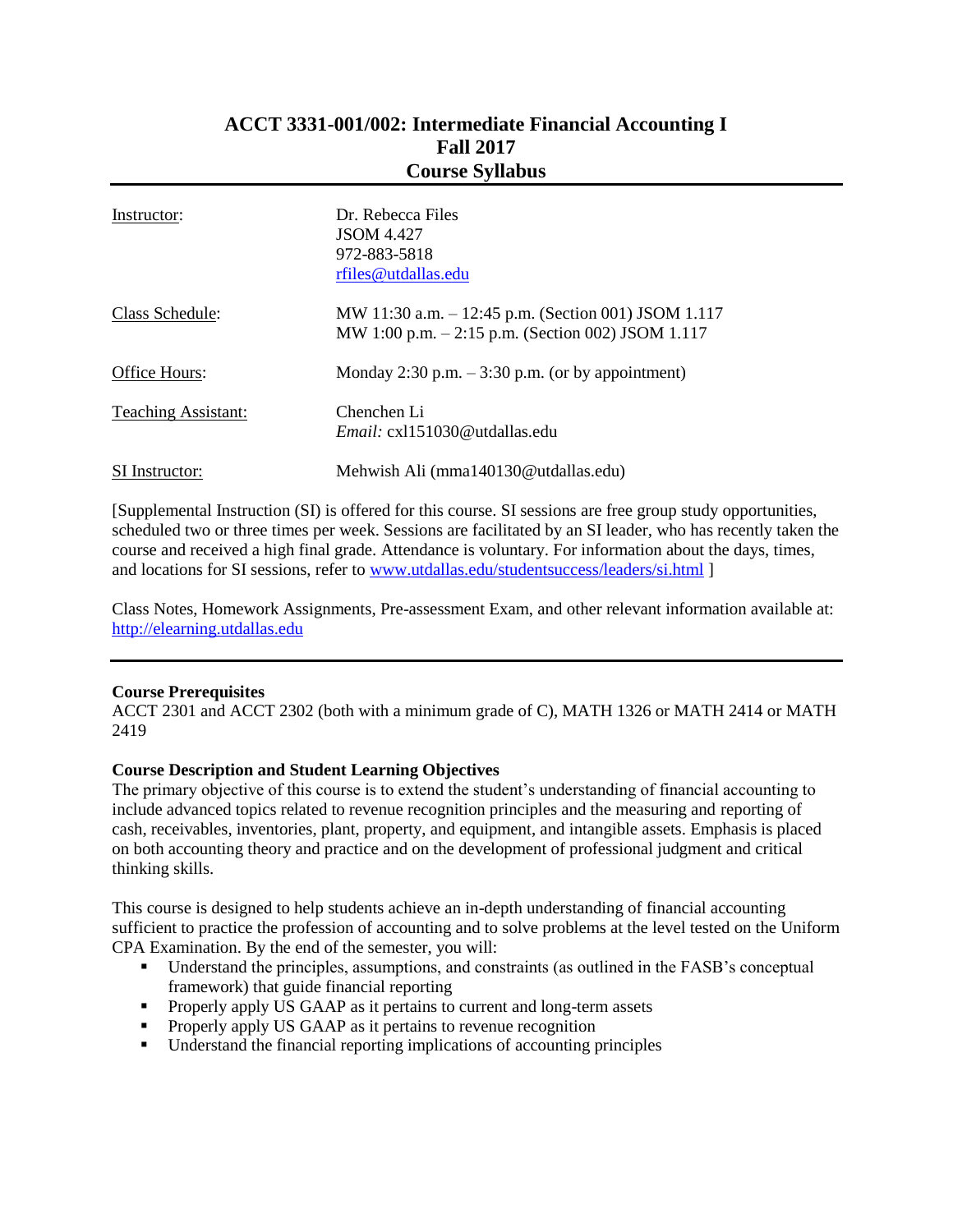### **Textbook: Kieso, Weygandt, and Warfield,** *Intermediate Accounting***,** *16 th Edition* **with Blackboard Integrated WileyPlus**

(This book covers those chapters needed for both Intermediate I and Intermediate II. Both the book and WileyPlus are used in Intermediate II, and hence it is recommended that if you buy the book now, you buy it *with* WileyPlus integrated, because buying the stand-alone version of WileyPlus is expensive. Earlier editions of Kieso et al. are acceptable, but you are responsible for any differences in the material. The practice problems are assigned from Kieso et al.  $16<sup>th</sup>$  edition.)

### *Choose one:*

Option 1: Traditional hardback version with WileyPlus Blackboard Card Set, ISBN # 9781119309260 Option 2: Loose-leaf binder version with WileyPlus Blackboard Card Set, ISBN # 9781119231561 Option 3: eBook WileyPlus Blackboard Student Package, ISBN # 9781119170808

### **Important Dates**

| August 21 Monday           |  | First day of ACCT 3331 class $\odot$                   |  |
|----------------------------|--|--------------------------------------------------------|--|
| September 4 Monday         |  | Labor Day $-$ no class                                 |  |
| September 6 Wednesday      |  | Last day to drop course without a " $W$ "              |  |
| September 25 Monday        |  | EXAM 1                                                 |  |
| November 1 Wednesday       |  | EXAM <sub>2</sub>                                      |  |
| November 20-24             |  | Fall Break – no class                                  |  |
| <b>December (Date TBA)</b> |  | <b>CUMULATIVE FINAL EXAM</b> (see final exam schedule) |  |

### **Grading Policy**

The overall course grade will be comprised of the following:

| 25%  |
|------|
| 30%  |
| 30%  |
| 15%  |
| 100% |

Final grades will be assigned using the +/- system of grading.

### **Class Procedure**

Classroom attendance is critical to your success in this course.

Class sessions will be a combination of lecture, problem solving, and discussion. Students should bring to each class session a printed copy of that day's lecture notes (available on eLearning prior to each class) and a basic calculator for in-class problem solving. The material covered in-class will follow the lecture notes, which are designed to clarify and complement the text material. It is important that you read the assigned chapter in the textbook **before class** (see the "Assignment Schedule").

The use of cell phones or any other electronic device for personal reasons is not permitted in the classroom. Cameras (including cell phones), and audio and video recordings are strictly prohibited.

#### **Homework and Attendance (For Grade)**

There will be approximately **6 homework assignments** during the semester, each worth 10 points. These assignments will be take-home and are used to reinforce the skills necessary to do well on exams. In addition, I will randomly select 5 class days during the semester to take attendance. Students in class will receive 2 points and those absent will receive 0 points. The cumulative point total for the 5 days will be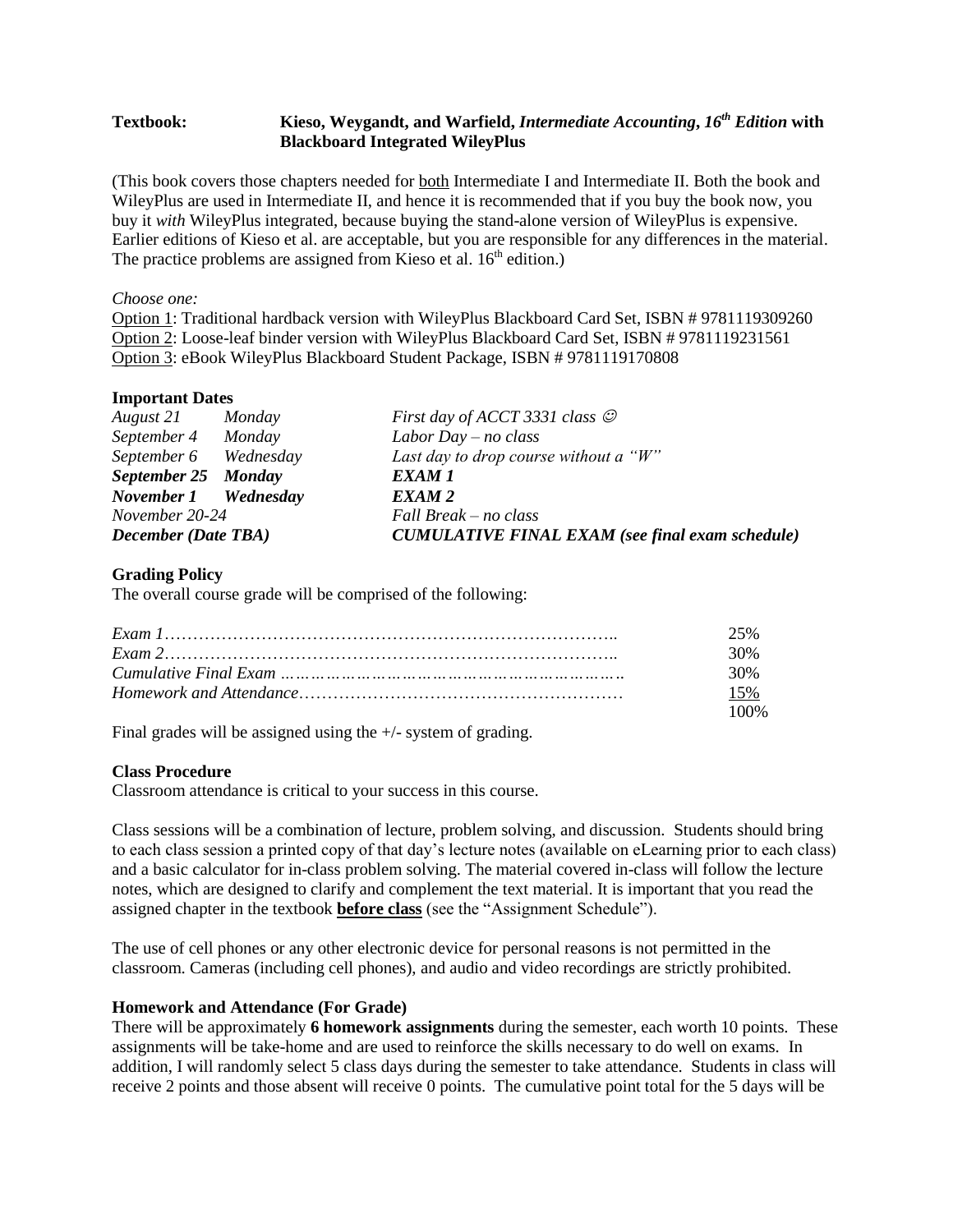your attendance grade (out of 10 points). Your average percentage score on the six homework assignments and the attendance grade will account for 15% of your total grade.

Because the homework assignments are take-home and available on eLearning, **no late homework will be accepted** and there will be no opportunities to makeup missed assignments. If you miss class the day homework is due, you may *email me your solutions BEFORE* the start time of your class to receive full consideration.

*BONUS:* If you complete the Assessment Exam (link provided in eLearning) no later than **September 4 th, 2017**, you will be allowed to *drop your lowest homework grade!* This bonus is based on completion of the exam only, and is not contingent on your assessment exam grade.

### **Book Practice Problems (Not For Grade)**

In addition to the required homework, there are also recommended problems to work out of your textbook. These assignments are indicated below. Although the homework assignments will not be turned in for a grade, students are encouraged to work all assignments and problems on a timely basis. Unlike many courses, accounting cannot be learned by watching someone else explain concepts and work problems. *You must become actively involved!* Getting behind in preparation is one of the most prevalent causes of poor performance in this class.

Solutions to the recommended problems are posted on the eLearning website.

### **Exams**

Exams will be in-class and closed book (Exams are 100% INDEPENDENT work!). They will consist of calculations and theory questions. Exam formats will include multiple-choice questions and longer problems requiring development, analysis, and presentation of comprehensive solutions. Concepts from chapter notes, class handouts, and homework assignments will be included on the exam. While Exam 2 will emphasize material covered during that exam period, some questions will require a solid understanding of topics covered on previous exams. **The Final Exam is CUMULATIVE and will cover all topics discussed throughout the course of the semester.**

You are not permitted to use any electronic communications devices during the exam. This explicitly includes cell phones, pagers, computers, iPads, and other advanced electronic devices. I will consider it cheating if a cell phone or other electronic communication device is used and/or visible during the exam. You are not permitted to copy or otherwise reproduce the exams at any time. This includes taking pictures of the exam with your cell phone or other device while taking the exam or when reviewing graded exams in class.

All students are required to present proof of identification at the time of the exam. Acceptable documentation must include picture identification such as an official UTD Comet Card, Passport, or State approved driver's license.

Unless you have prior approval from the instructor, you must take the exam in the section for which you are registered. Calculator usage during the exam is limited to **4-function calculators only**. For those students who prefer not to purchase their own, I will provide 4-function calculators for their use during the examination. All students should bring a Form 882 Scantron to each exam.

### **Exam Make-up Policy**

Students MUST take all exams. Make-up exams are given **only** for excused absences, which must be determined **prior** to the exam. Excused absences may be given for verifiable medical or family emergencies or UTD-sponsored activities. Written documentation must be provided to qualify as an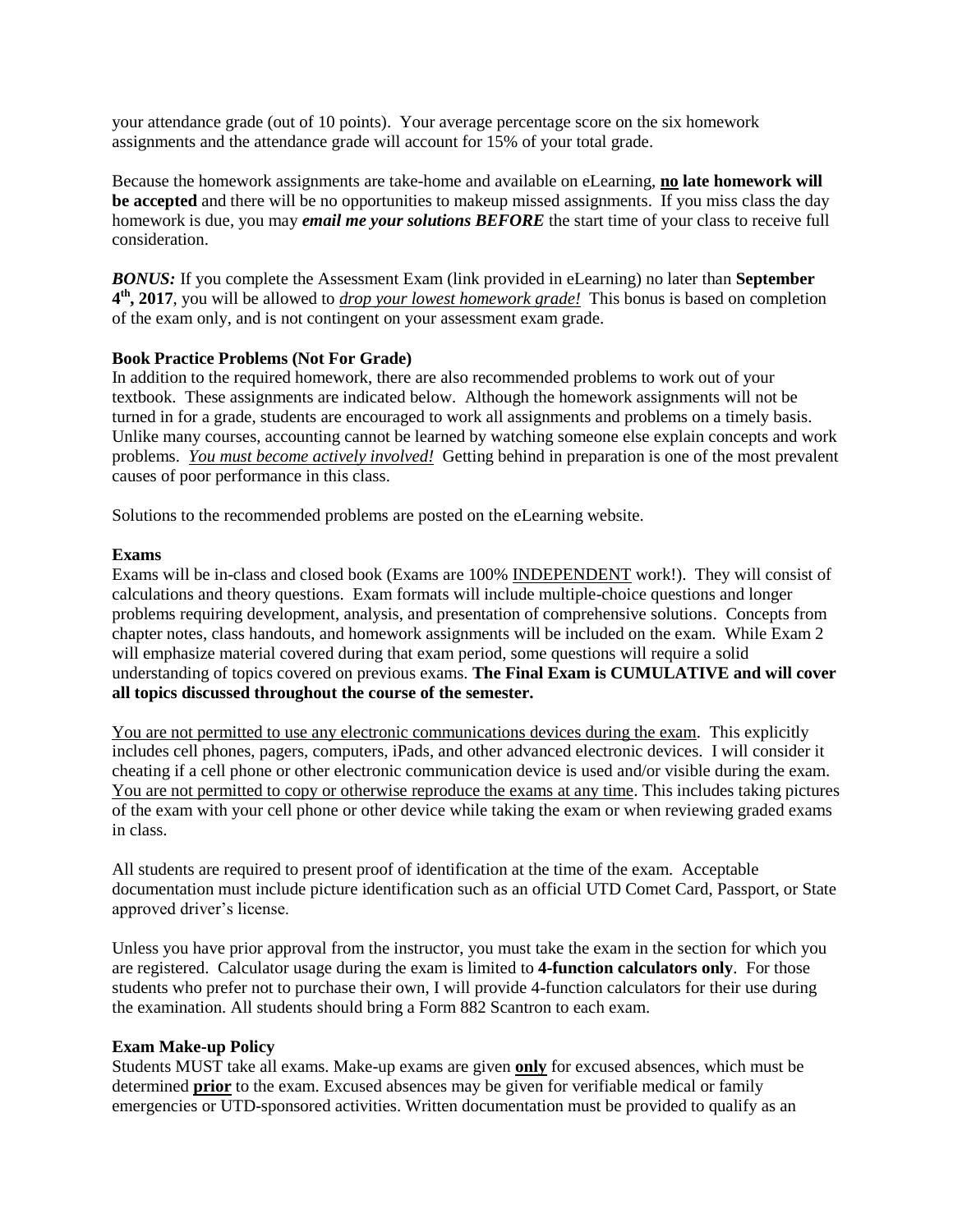"excused absence." Students who do not show up for an exam without making arrangements with me **prior** to the exam will receive a zero. Failure to take the make-up exam at the agreed time and place will result in a grade of zero. Make-up exams will be different from the exam given in class.

Disposition of exams: As per school policy, exams will be retained for one year and then destroyed.

| <b>CHAPTER</b><br>(in the order<br>covered in class)                                                     | <b>READING ASSIGNMENT</b>                                                   | <b>SUGGESTED QUESTIONS &amp;</b><br><b>PROBLEMS</b>                                                  |  |  |
|----------------------------------------------------------------------------------------------------------|-----------------------------------------------------------------------------|------------------------------------------------------------------------------------------------------|--|--|
| $\mathbf{1}$                                                                                             | Financial Accounting and Accounting<br><b>Standards</b>                     | Ο4<br>CA1-1, CA1-14                                                                                  |  |  |
| $\overline{2}$                                                                                           | Conceptual Framework for Financial Reporting                                | Q1, Q10, Q11, Q15, Q24<br>E2-4, E2-9<br>CA2-5, CA2-7                                                 |  |  |
| 3                                                                                                        | The Accounting Information System<br>[Include Appendices 3A and 3B]         | BE3-2, BE3-12, BE3-13<br>E3-6, E3-7, E3-10, E3-11<br>$P3-2$                                          |  |  |
| 4                                                                                                        | Income Statement and Related Information                                    | $Q\overline{3, Q10}$<br>E4-2, E4-12, E4-14<br>P4-1, P4-7, CA4-2                                      |  |  |
| 5                                                                                                        | Balance Sheet and Statement of Cash Flows                                   | Q7, Q11<br>E5-2, E5-7, E5-12                                                                         |  |  |
| 18                                                                                                       | Revenue Recognition<br>[Include Appendix 18A]                               | $Q4, \overline{Q13}$<br>BE18-6, BE18-19, BE18-22<br>E18-7, E18-12, E18-15, E18-33<br>P18-9a, P18-11a |  |  |
| $\overline{7}$                                                                                           | Cash and Receivables                                                        | Q9, Q12<br>BE 7-10, BE 7-11<br>E7-5, E7-8, E7-13, E7-19<br>P7-2, P7-6                                |  |  |
| $\,8\,$                                                                                                  | Valuation of Inventories: A Cost-Basis<br>Approach                          | <b>BE 8-9</b><br>E8-11, E8-23<br>P8-6, P8-8                                                          |  |  |
| 9                                                                                                        | <b>Inventories: Additional Valuation Issues</b><br>[Read only pgs. 444-452] | O <sub>2</sub><br>BE9-1, BE9-2, BE9-4<br>$E9-8$                                                      |  |  |
| 10                                                                                                       | Acquisition and Disposition of Property, Plant,<br>and Equipment            | Q8, Q9<br>BE10-8, BE10-9<br>E10-7, E10-14, E10-19, E10-23<br>P10-7a,b, P10-9                         |  |  |
| 11                                                                                                       | Depreciation, Impairments, and Depletion<br>[Read only pgs. 554-568]        | E11-3, E11-5, E11-11, E11-16, E11-18                                                                 |  |  |
| 12                                                                                                       | <b>Intangible Assets</b>                                                    | BE12-5, BE12-6, BE12-9, BE12-13<br>E12-10<br>P12-4                                                   |  |  |
| *Unless otherwise noted, read the entire chapter in the textbook but exclude appendices (if applicable). |                                                                             |                                                                                                      |  |  |

### **ASSIGNMENT SCHEDULE**

*\*\*The suggested exercises at the end of a chapter are Questions (Q), Brief Exercises (BE), Exercises (E), Problems (P), and IFRS insight questions (IFRS).*

*\*Course content is subject to change at the discretion of the Professor.*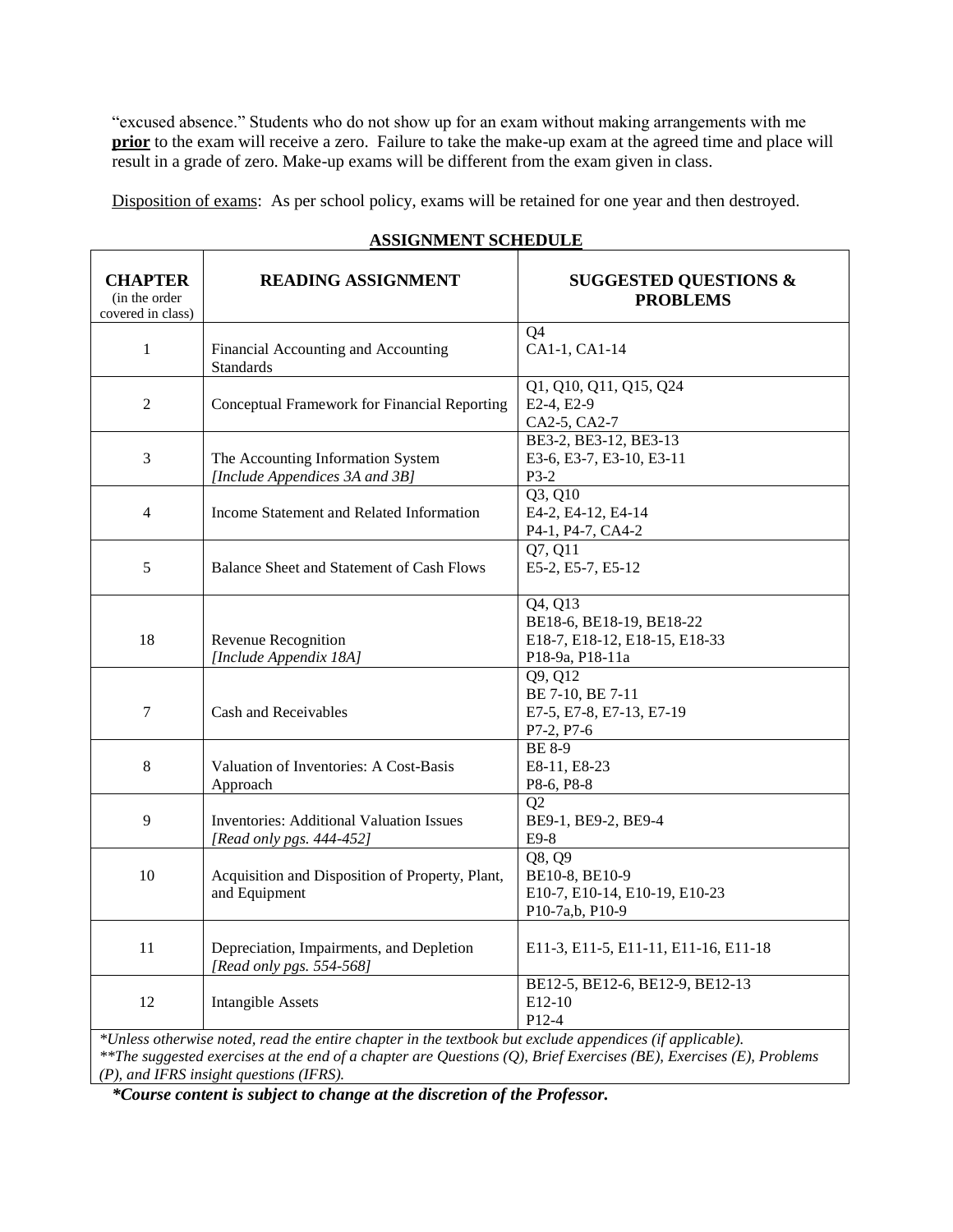## **Sharing Confidential Information**

Students considering sharing personal information in email, in person, or within assignments or exams should be aware that faculty members and teaching/research assistants are required by UT Dallas policy to report information about sexual misconduct to the UT Dallas Title IX Coordinator. Per university policy, faculty have been informed that they must identify the student to the UT Dallas Title IX Coordinator. Students who wish to have confidential discussions of incidents related to sexual harassment or sexual misconduct should contact the Student Counseling Center (972-883-2527 or after hours 972-UTD-TALK or 972-883-8255), the Women's Center (972-883-8255), a health care provider in the Student Health Center (972-883-2747), the clergyperson (or other legally recognized religious advisor) of their choice, or an off-campus resource (i.e., rape crisis center, doctor, psychologist). Students who are sexually assaulted, harassed, or victims of sexual misconduct, domestic violence, or stalking, are encouraged to directly report these incidents to the UT Dallas Police Department at 972-883-2222 or to the Title IX Coordinator at 972-883-2218. Additional information and resources may be found at [http://www.utdallas.edu/oiec/title-ix/resources.](http://www.utdallas.edu/oiec/title-ix/resources)

## **Campus Carry**

The University's concealed handgun policy is posted on the campus carry website: <https://www.utdallas.edu/campuscarry/>

## **Technical Support**

If you experience any issues with your UT Dallas account, contact the UT Dallas Office of Information Technology Help Desk: [assist@utdallas.edu](mailto:assist@utdallas.edu) or call 972-883-2911. UT Dallas provides eLearning technical support 24 hours a day/7 days a week. The services include a toll free telephone number for immediate assistance (1-866-588-3192), email request service, and an online chat service. Please use this link to access the UTD eLearning Helpdesk: [http://www.utdallas.edu/elearning/eLearningHelpdesk.html.](http://www.utdallas.edu/elearning/eLearningHelpdesk.html)

## **Student Conduct and Discipline**

The University of Texas System (Regents' Rule 50101) and The University of Texas at Dallas have rules and regulations for the orderly and efficient conduct of their business. It is the responsibility of each student and each student organization to be knowledgeable about the rules and regulations which govern student conduct and activities. General information on student conduct and discipline is contained in the UT Dallas online catalogs [\(http://catalog.utdallas.edu\)](http://catalog.utdallas.edu/).

The University of Texas at Dallas administers student discipline within the procedures of recognized and established due process. Procedures are defined and described in the Student Code of Conduct, UTDSP5003 [\(http://policy.utdallas.edu/utdsp5003\)](http://policy.utdallas.edu/utdsp5003). Copies of these rules and regulations are available to students in the Office of Community Standards and Conduct, where staff members are available to assist students in interpreting the rules and regulations (SSB 4.400, 972-883-6391) and online a[t https://www.utdallas.edu/conduct/.](https://www.utdallas.edu/conduct/)

A student at the University neither loses their rights nor escapes the responsibilities of citizenship. He or she is expected to obey federal, state, and local laws as well as the Regents' Rules, university regulations, and administrative rules. Students are subject to discipline for violating its standards of conduct whether such conduct takes place on or off campus, or whether civil or criminal penalties are also imposed for such conduct.

# **Academic Integrity**

The faculty expects from its students a high level of responsibility and academic honesty. Because the value of an academic degree depends upon the absolute integrity of the work done by the student for that degree, it is imperative that a student demonstrates a high standard of individual honor in his or her scholastic work.

*Academic Dishonesty:* Academic dishonesty can occur in relation to any type of work submitted for academic credit or as a requirement for a class. It can include individual work or a group project. Academic dishonesty includes plagiarism, cheating, fabrication, and collaboration/collusion. In order to avoid academic dishonesty, it is important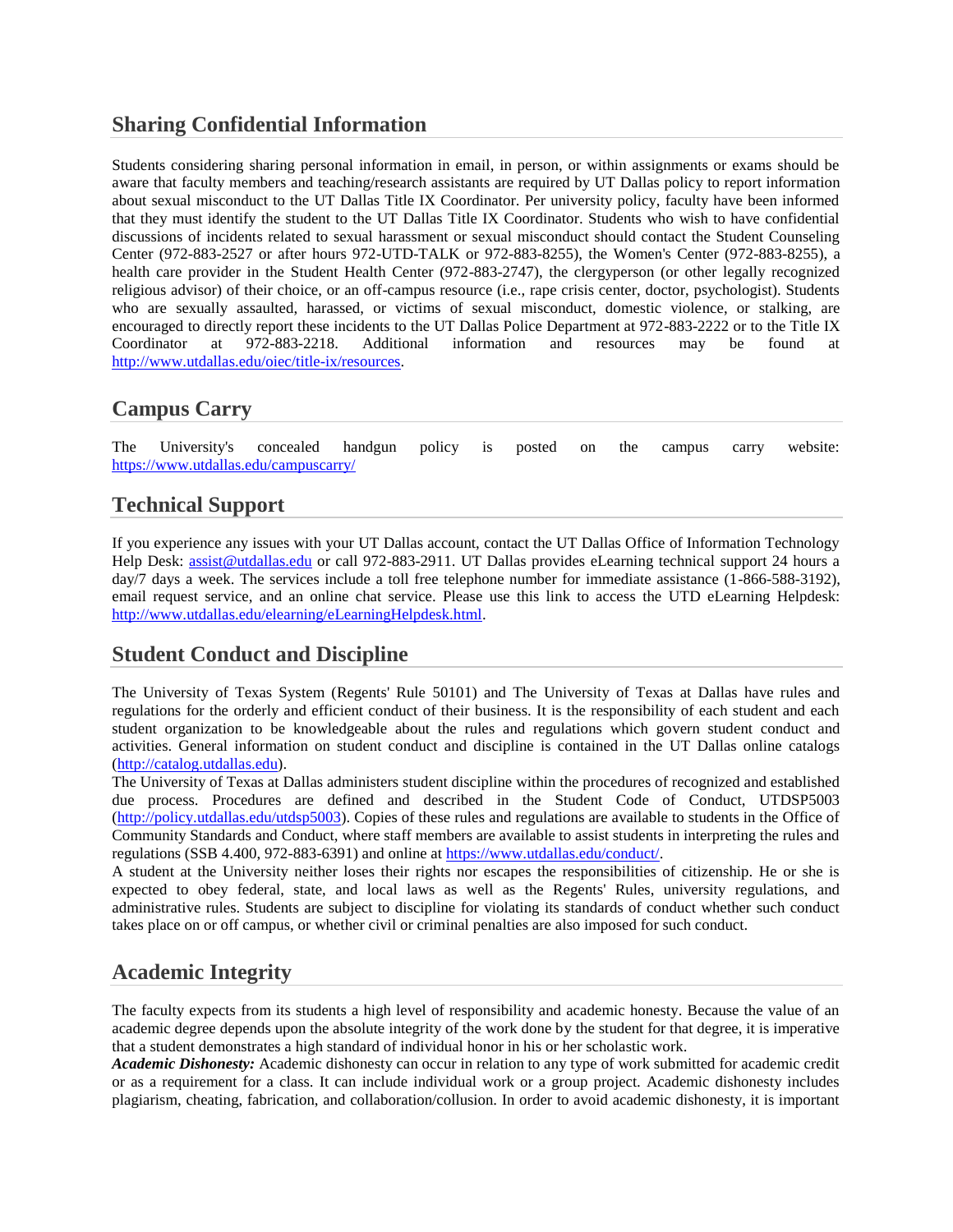for students to fully understand the expectations of their professors. This is best accomplished through asking clarifying questions if an individual does not completely understand the requirements of an assignment. Additional information related to academic dishonesty and tips on how to avoid dishonesty may be found here: [https://www.utdallas.edu/conduct/dishonesty/.](https://www.utdallas.edu/conduct/dishonesty/)

During tests and quizzes, students in this section are not allowed to have with them any food or drinks, scratch paper, course materials, textbooks, notes, invisible ink pens, or electronic devices, including iPads, iPhones, iPods, MP3 Players, earphones, radios, smart phones, cameras, programmable calculators, multi-function timepieces, or computers. When possible, students should sit in alternating seats, face forward at all times, and remove any clothing which might conceal eye movements, reflect images of another's work, or hide course material for copying. Exam proctors will monitor any communication or signaling between students by talking, whispering, or making sounds, or by using your hands, feet, other body movements, the test paper itself or your writing implement.

Students in this course suspected of academic dishonesty are subject to disciplinary proceedings, and if found responsible, the following minimum sanctions will be applied:

- **1. Quizzes – Zero for the Quiz**
- **2. Tests – F for the course**

These sanctions will be administered only after a student has been found officially responsible for academic dishonesty, either through waiving their right for a disciplinary hearing, or being declared responsible after a hearing administered by Judicial Affairs and the Dean of Student's Office.

In the event that the student receives a failing grade for the course for academic dishonesty, the student is not allowed to withdraw as a way of preventing the grade from being entered on their record. Where a student receives an F in a course and chooses to take the course over to improve their grade, the original grade of F remains on their transcript, but does not count towards calculation of their GPA.

The School of Management also reserves the right to review a student's disciplinary record, on file with the Dean of Students, as one of the criteria for determining a student's eligibility for a scholarship.

# **Copyright Notice**

It is the policy of the University of Texas at Dallas to adhere to the requirements of the United States Copyright Law of 1976, as amended, (*Title 17, United States Code*), including ensuring that the restrictions that apply to the reproduction of software are adhered to and that the bounds of copying permissible under the fair use doctrine are not exceeded. Copying, displaying, reproducing, or distributing copyrighted material may infringe upon the copyright owner's rights. Unauthorized distribution of copyrighted material, including unauthorized peer-to-peer file sharing, may subject students to appropriate disciplinary action as well as civil and criminal penalties. Usage of such material is only appropriate when that usage constitutes "fair use" under the Copyright Act. For more information about the fair use exemption, see [http://copyright.lib.utexas.edu/copypol2.html.](http://copyright.lib.utexas.edu/copypol2.html) As a UT Dallas student, you are required to follow UT Dallas' copyright policy (UTDPP1043 at [http://policy.utdallas.edu/utdpp1043\)](http://policy.utdallas.edu/utdpp1043) and the UT System's policy, UTS107 at [http://www.utsystem.edu/board-of-regents/policy-library/policies/uts107-use](http://www.utsystem.edu/board-of-regents/policy-library/policies/uts107-use-copyrighted-materials)[copyrighted-materials.](http://www.utsystem.edu/board-of-regents/policy-library/policies/uts107-use-copyrighted-materials)

# **Email Use**

The University of Texas at Dallas recognizes the value and efficiency of communication between faculty/staff and students through electronic mail. At the same time, email raises some issues concerning security and the identity of each individual in an email exchange. All official student email correspondence will be sent only to a student's UT Dallas email address and UT Dallas will only consider email requests originating from an official UT Dallas student email account. This allows the University to maintain a high degree of confidence in the identity of each individual's corresponding via email and the security of the transmitted information. The University of Texas at Dallas furnishes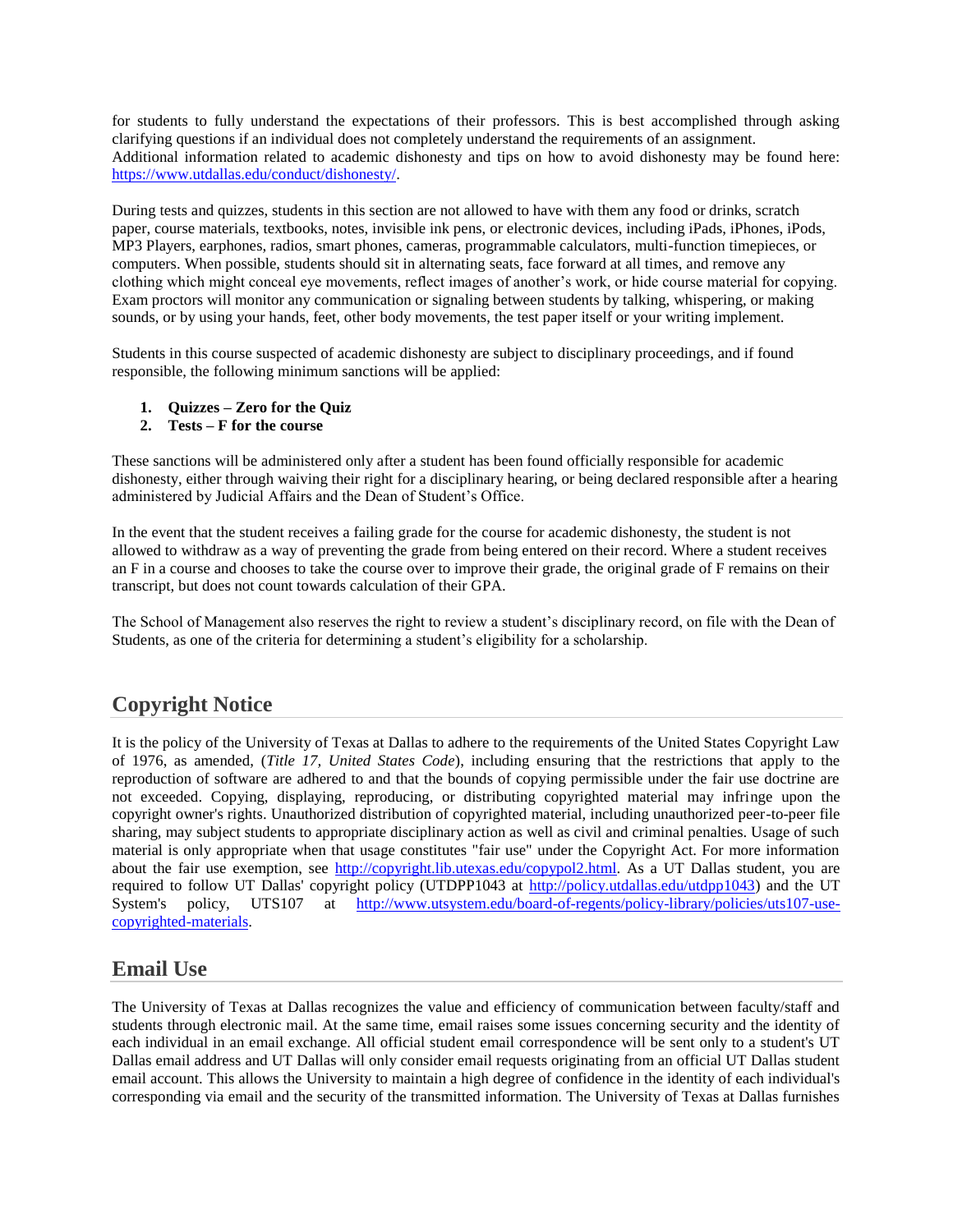each student with a free email account that is to be used in all communication with university personnel. The Office of Information Technology provides a method for students to have their UT Dallas mail forwarded to other email accounts. To activate a student UT Dallas computer account and forward email to another account, go to [http://netid.utdallas.edu.](http://netid.utdallas.edu/)

## **Class Attendance**

Regular and punctual class attendance is expected. Students who fail to attend class regularly are inviting scholastic difficulty. Absences may lower a student's grade where class attendance and class participation are deemed essential by the instructor. In some courses, instructors may have special attendance requirements; these should be made known to students during the first week of classes.

## **Withdrawal from Class**

The administration at UT Dallas has established deadlines for withdrawal from any course. These dates and times are published in the Comet Calendar [\(http://www.utdallas.edu/calendar\)](http://www.utdallas.edu/calendar) and in the Academic Calendar [http://www.utdallas.edu/academiccalendar\)](http://www.utdallas.edu/academiccalendar). It is the student's responsibility to handle withdrawal requirements from any class. In other words, a professor or other instructor cannot drop or withdraw any student unless there is an administrative drop such as the following:

- Have not met the prerequisites for a specific course
- Have not satisfied the academic probationary requirements resulting in suspension
- Office of Community Standards and Conduct request
- Have not made appropriate tuition and fee payments
- Enrollment is in violation of academic policy
- Was not admitted for the term in which they registered

It is the student's responsibility to complete and submit the appropriate forms to the Registrar's Office and ensure that he or she will not receive a final grade of "F" in a course if he or she chooses not to attend the class after being enrolled.

### **Student Grievance Procedures**

Procedures for student grievances are found in university policy UTDSP5005 [\(http://policy.utdallas.edu/utdsp5005\)](http://policy.utdallas.edu/utdsp5005). In attempting to resolve any student grievance regarding disputes over grades, application of degree plan, graduation/degree program requirements, and thesis/and dissertation committee, adviser actions and/or decisions, evaluations, and/or other fulfillments of academic responsibility, it is the obligation of the student first to make a serious effort to resolve the matter with the instructor, supervisor, administrator, or committee with whom the grievance originated.

## **Incomplete Grade Policy**

As per university policy, incomplete grades may be given, at the discretion of the instructor of record for a course, when a student has completed at least 70% of the required course material but cannot complete all requirements by the end of the semester. An incomplete course grade (grade of 'I') must be completed within the time period specified by the instructor, not to exceed eight (8) weeks from the first day of the subsequent long semester. Upon completion of the required work, the symbol 'I' may be converted into a letter grade (A through F). If the grade of Incomplete is not removed by the end of the specified period, it will automatically be changed to F.

### **AccessAbility Services**

It is the policy and practice of The University of Texas at Dallas to make reasonable accommodations for students with properly documented disabilities. However, written notification from the Office of Student AccessAbility (OSA) is required. If you are eligible to receive an accommodation and would like to request it for this course,